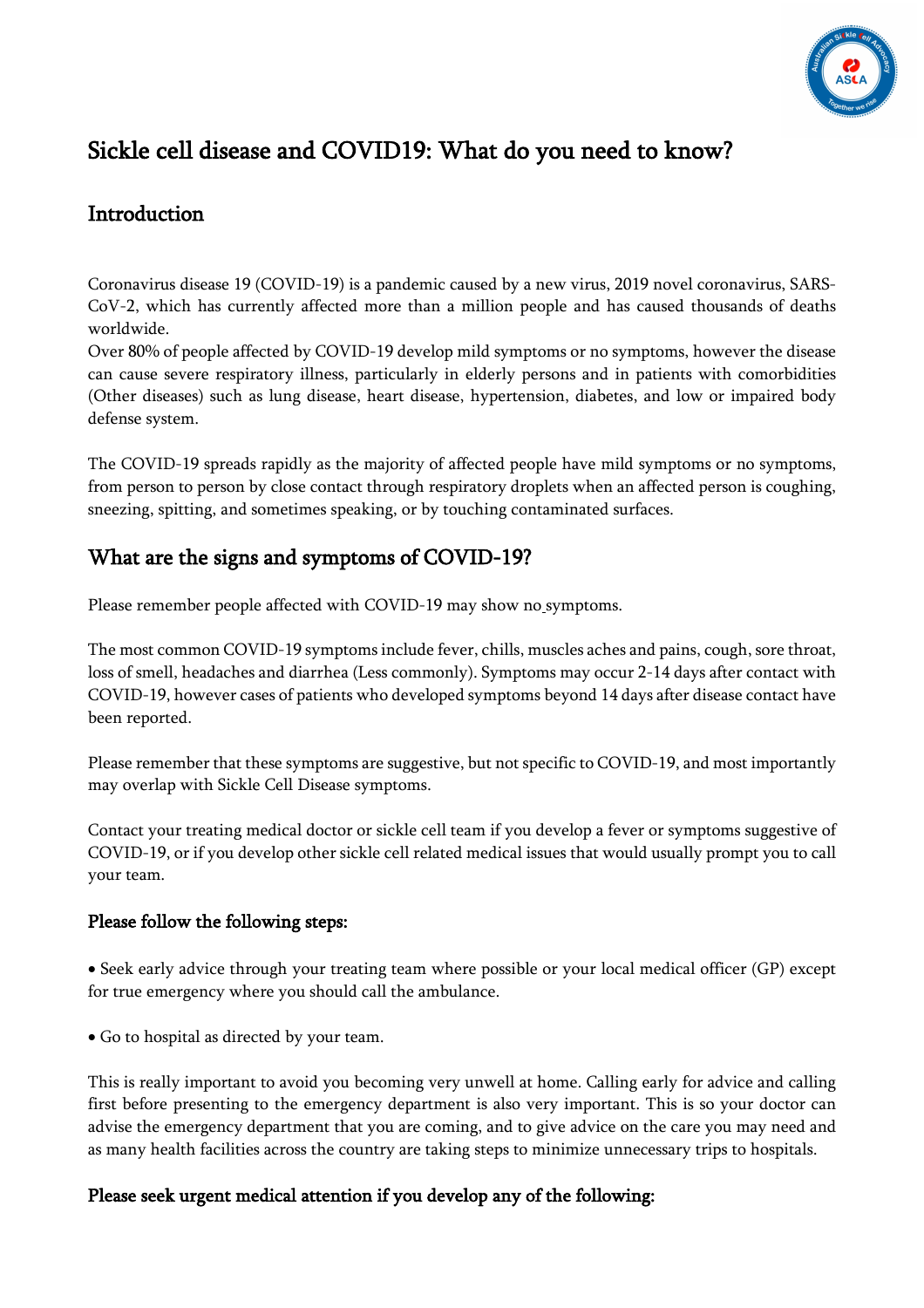- Difficulty breathing
- Persistent pain in chest
- Confusion, severe headache, increasing sleepiness or inability to stay awake.
- Blue discolouration to the lips or face, or darker lips and face appearance than usual.

## Are patients with sickle cell disease at increased risk of COVID 19?

At this stage, very little is known regarding the impact of COVID19 on patients with sickle cell disease. However there are significant concerns that Sickle Cell Disease patients, particularly elderly (> 50 years of age), those with history of chest crisis, iron overload, or additional other risk factors such underlying lung or cardiac disease, diabetes, and hypertension are at higher risk of developing more severe disease compared to the general population when affected by COVID-19, and also complications related to the disease.

### What you need to do:

• Exercise extra precautions to avoid COVID-19 and be prepared

• Stay at home as much as possible unless absolutely necessary and adhere strictly to other social isolation and prevention measures including washing your hands with soap and water for 20 seconds (Don't stop until you finish singing the "Alphabet song" once or "Happy Birthday" twice immediately after touching anyone or anything outside, using hand sanitizer with at least 60% alcohol, and physical distancing keeping at least 2 meters between you and another person. Please avoid travelling unless in case of emergency, in which case, it is important you discuss with your treating team.

• Make sure you have a thermometer and ensure you have adequate supply of your medications. There have been concerns about possible worsening condition of COVID-19 patients taking Ibuprofen, but at the current moment there is no published peer-reviewed scientific evidence to support this link.

• Stay healthy, ensure adequate fluid intake, and not to do excessive physical activities.

• Contact your treating team promptly when you develop symptoms suggestive of COVID-19 and follow the steps as mentioned above.

• Continue to follow your standard management plan of your SCD as per your treating team and continue your usual medications if you remain well, as poorly controlled SCD may put you at higher risk of sickle cell crisis. In the absence of myelosuppression, there is no evidence that the risk of COVID-19 is increased for the patients who are taking Hydroxyurea (Hydroxycarbamide). However, initiating this medication or dose escalation is not recommended as this may lead to increase need of blood testing and hospital visits during the outbreak of this pandemic.

• It is important to contact your treating team and discuss regarding rationalization of your physical appointments and other routines investigations, which may need to be deferred or rescheduled as these need to be minimized to reduce risk of viral transmission. Telehealth (Videocall) or telephone appointments are preferred when appropriate in the intervening time.

• Ensure to take flu vaccine, which may be organized through your GP.